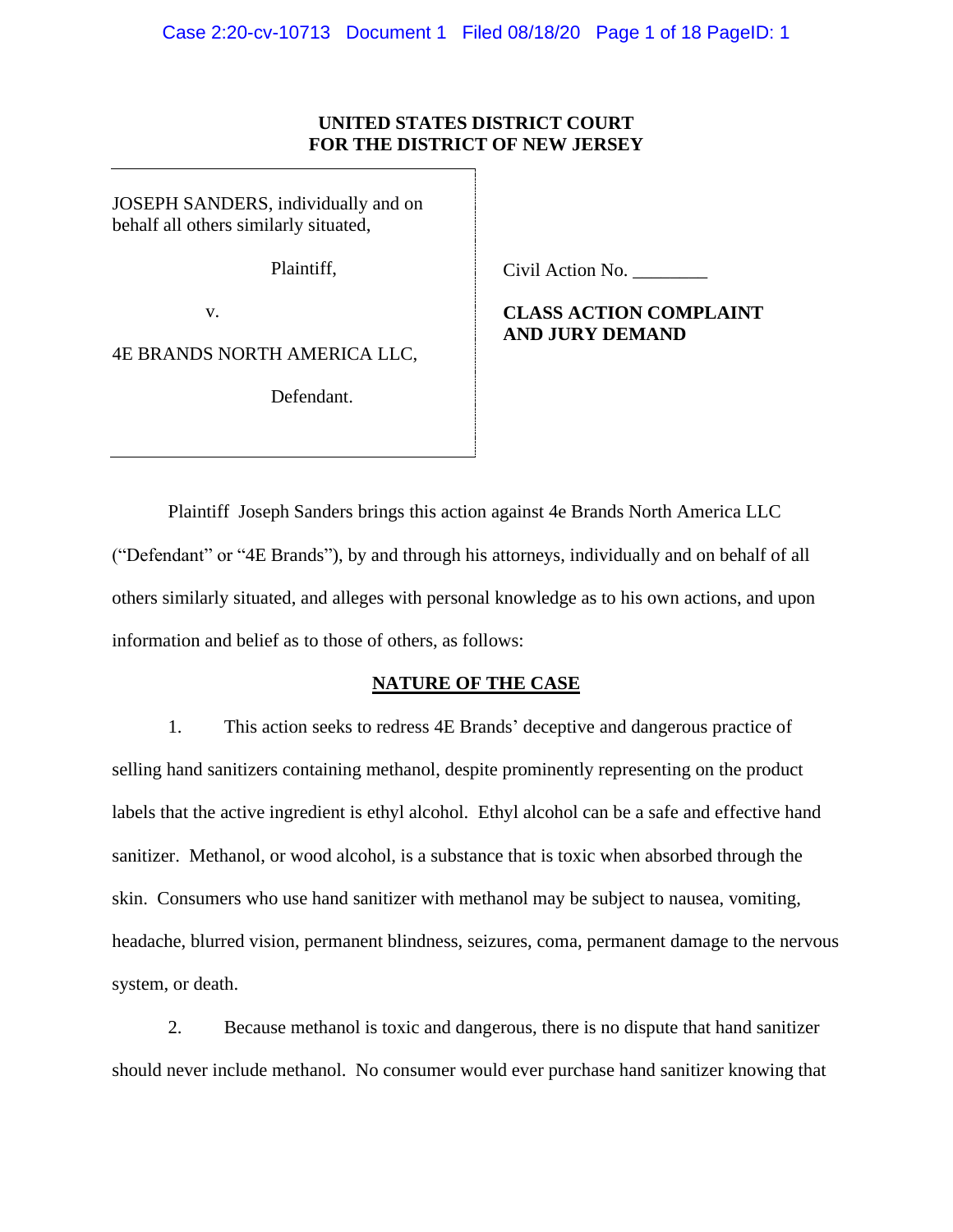#### Case 2:20-cv-10713 Document 1 Filed 08/18/20 Page 2 of 18 PageID: 2

it contains methanol, and no responsible company would ever sell hand sanitizer containing methanol. Not surprisingly, there are a variety of ways in which companies that sell hand sanitizer can ensure that they are not selling products with methanol. Indeed, a well-equipped school science lab could test for the presence of methanol in hand sanitizer. Accordingly, 4E Brands must have known that its hand sanitizers contained methanol, and yet it sold them anyway. Not coincidentally, methanol is much cheaper than ethyl alcohol.

3. This suit is brought on behalf of a class of consumers who purchased the following 4E Brands hand sanitizers: Blumen Advanced Clear Hand Sanitizer, Blumen Aloe Advanced Hand Sanitizer, Blumen Advanced Hand Sanitizer, Blumen Advanced Hand Sanitizer, Blumen Advanced Clear Hand Sanitizer, Blumen Advanced Hand Sanitizer, Blumen Advanced Clear Hand Sanitizer, Blumen Advanced Clear Hand Sanitizer, Blumen Clear Hand Sanitizer, Blumen Clear Tea Tree Hand Sanitizer, Blumen Advanced Hand Sanitizer, Assured Aloe Hand Sanitizer, Assured Clear Hand Sanitizer, Assured Aloe Hand Sanitizer, and Assured Clear Hand Sanitizer (the "4E Brands Hand Sanitizers"). Plaintiff seeks on behalf of the class, *inter alia*, injunctive relief, actual damages and refunds, treble damages, punitive damages, attorneys' fees, and the costs of this suit.

#### **PARTIES**

4. Plaintiff Joseph Sanders is a citizen of New Jersey residing in Montclair, New Jersey. Mr. Sanders purchased two one liter bottles of 4E Brands Hand Sanitizers in April, 2020. Shortly after he started using it Plaintiff began having visions issues, headaches and dizziness – symptoms which Plaintiff now knows are caused by methanol toxicity.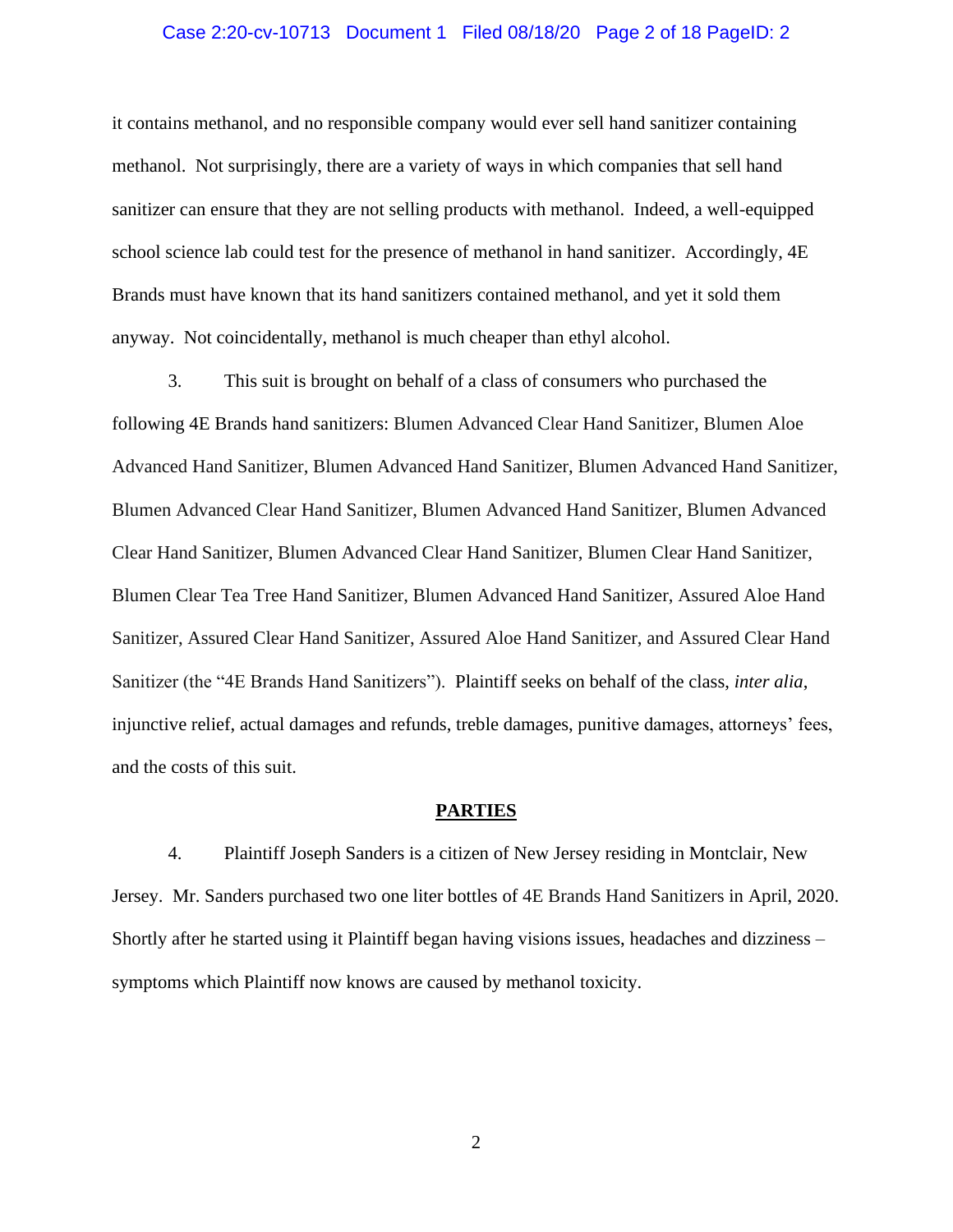5. Defendant 4E Brands North America LLC is a Texas corporation headquartered in San Antonio, Texas. 4E Brands sells hand sanitizers throughout the United States, including in New Jersey.

#### **JURISDICTION**

6. Defendant's status as a limited liability company renders it an "unincorporated association" pursuant to the Class Action Fairness Act ("CAFA"), and under CAFA, an unincorporated association is a citizen of the state where it has its principal place of business and the state under whose laws it is organized. *See* 28 U.S.C. § 1332(d)(10).

7. Subject matter jurisdiction in this civil action is authorized pursuant to 28 U.S.C. § 1332(d), as minimal diversity exists, there are more than 100 class members, and the amount in controversy is in excess of \$5 million.

### **OPERATIVE FACTS**

8. The COVID-19 pandemic has understandably led to a surge in demand for hand sanitizer. Per FDA and CDC guidelines, an effective hand sanitizer has at least 60% ethyl alcohol. Consistent with that guidance, and to ensure that consumers think they are purchasing a safe and effective hand sanitizer, Defendant includes a prominent statement on all 4E Brands Hand Sanitizer labels that the "Active Ingredient<sup>[]"</sup> is "Ethyl Alcohol 70%." Other ingredients are listed under "Inactive Ingredients." Nowhere does 4E Brands disclose that its hand sanitizers contains methanol.

9. Following are images of the 4E Brands Hand Sanitizer Plaintiff purchased: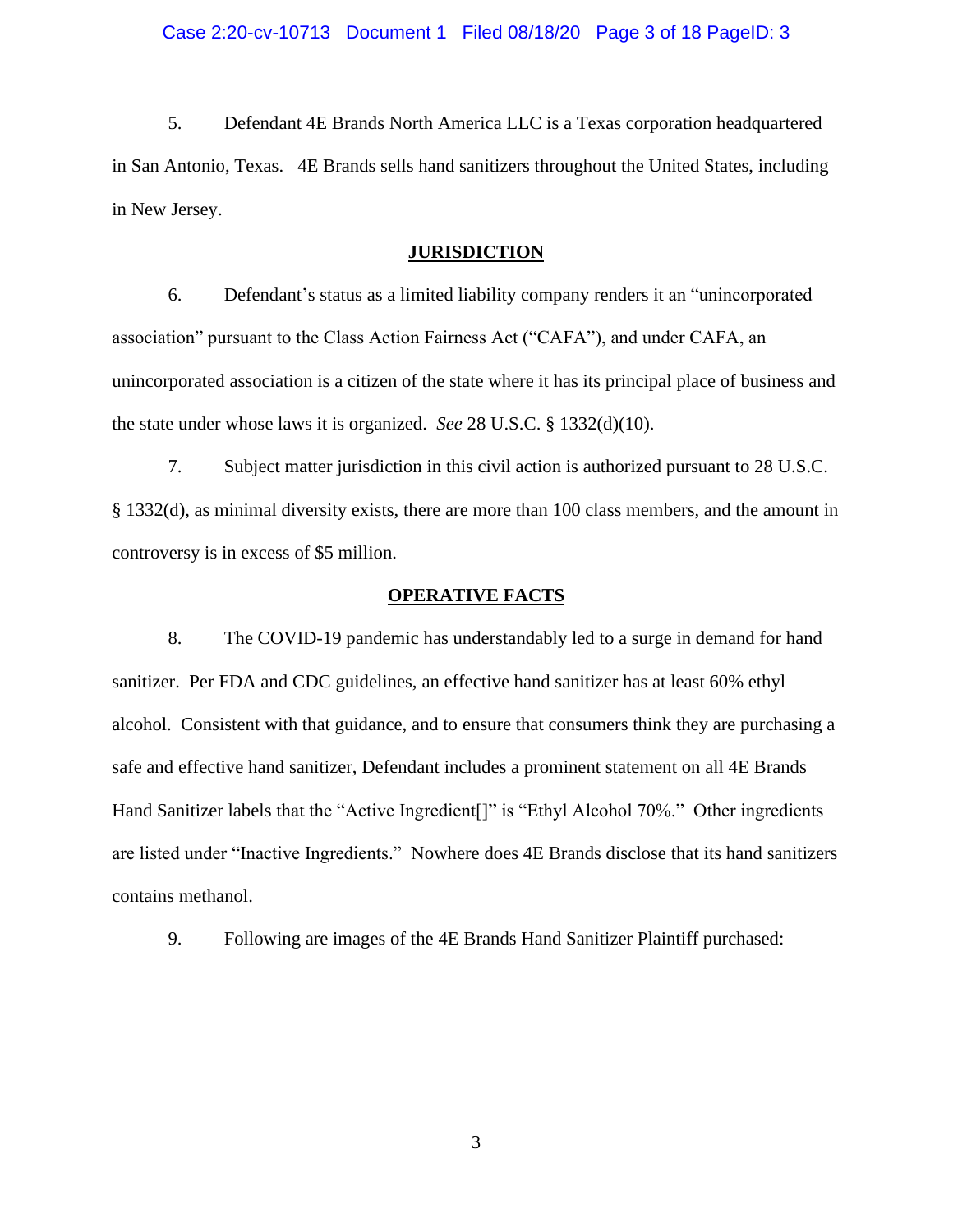### Case 2:20-cv-10713 Document 1 Filed 08/18/20 Page 4 of 18 PageID: 4



10. The labels of all 4E Brands Hand Sanitizer are materially the same.

11. Any reasonable consumer reading 4E Brands Hand Sanitizer labels would understand and expect that the hand sanitizer contained only ethyl alcohol as an active ingredient; no reasonable consumer would expect that 4E Brands Hand Sanitizers contains toxic methanol. Unfortunately, such a consumer would be wrong.

12. On July 13, 2020, the FDA announced that 4E Brands Hand Sanitizer were being recalled owing to the presence of methanol. That recall ultimately included all lots of Blumen and Assured hand sanitizers. By agreeing to a total recall of 4E Brands Hand Sanitizers, Defendant admitted that they contain methanol.

13. No reasonable consumer would purchase 4E Brands Hand Sanitizer knowing it contains methanol. Even if some 4E Brands Hand Sanitizers did not contain methanol, consumers are still injured by 4E Brand's failure to ensure that all of its hand sanitizer are methanol free. No reasonable consumer would risk methanol poisoning by purchasing a product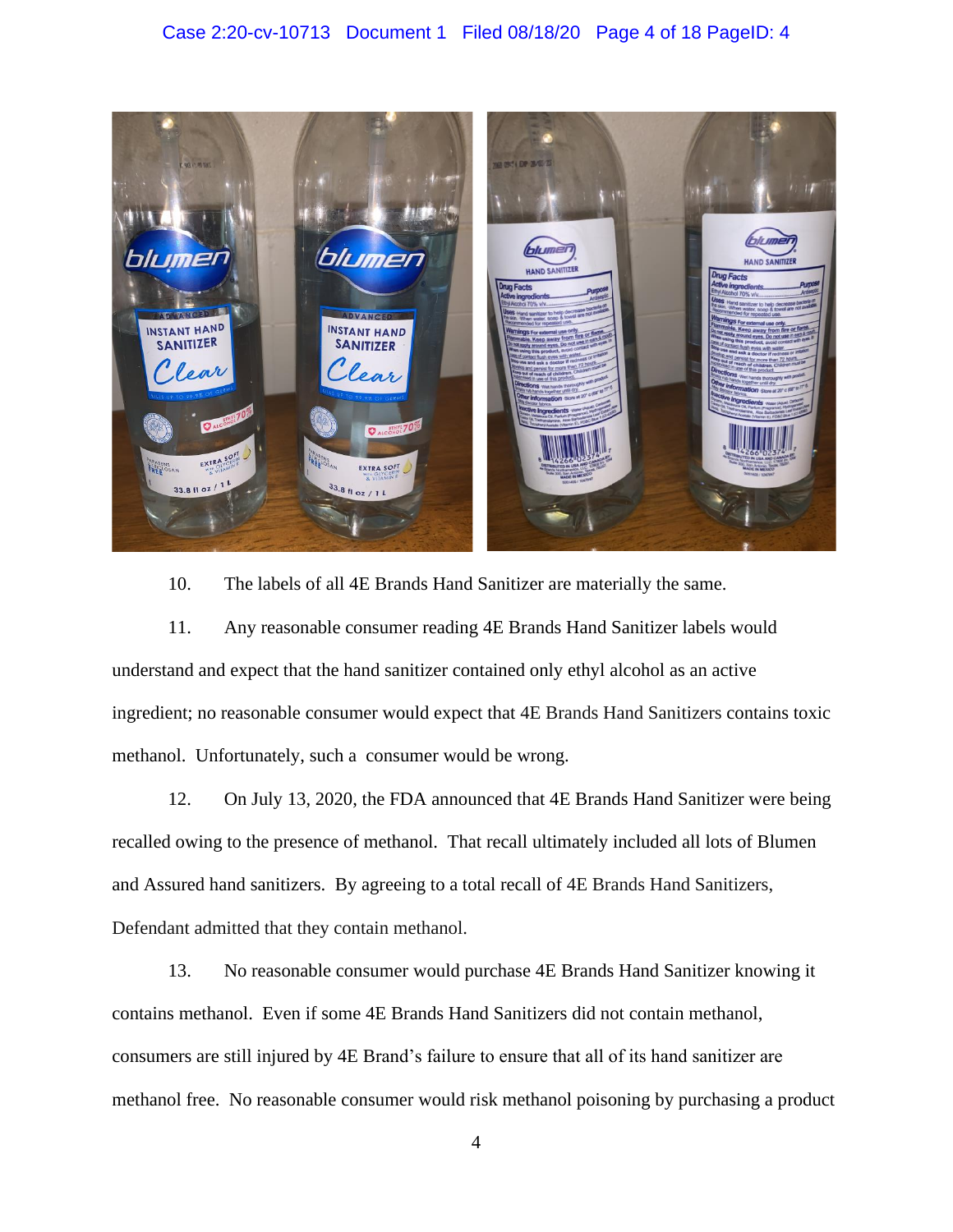#### Case 2:20-cv-10713 Document 1 Filed 08/18/20 Page 5 of 18 PageID: 5

that might be so contaminated, and 4E brands would not have been able to sell its hand sanitizer at the prices it charged if consumers knew that 4E Brands Hand Sanitizer might contain methanol.

14. Defendant owed a duty to consumers to inform them that 4E Brands Hand Sanitizer are or might contain methanol, and it violated that duty by not so informing consumers.

15. Because they contain methanol, 4E Brands Hand Sanitizer are not fit to sell or for the purpose for which they are intended and for which consumers purchase them. They are accordingly worthless. Because it deceptively labels 4E Brands Hand Sanitizer as containing ethyl alcohol when they contain methanol, Defendant was able to charge more for its hand sanitizers than it would have otherwise been able to charge.

16. Indeed, because FDA regulations forbid the sale of hand sanitizers that contain methanol, 4E Brands Hand Sanitizers are adulterated products within the meaning of section 501 of the Federal Food, Drug, and Cosmetic Act, whose sale is illegal. They are also misbranded under sections 502 of the Act.

#### **RULE 9(B) ALLEGATIONS**

17. To the extent necessary, as detailed in the paragraphs above and below, Plaintiff has satisfied the requirements of Rule 9(b) by establishing the following elements with sufficient particularity:

- WHO: 4E Brands, acting through its corporate personnel, makes material misrepresentations and omissions of fact in the marketing, advertising, promotion, and sale of 4E Brands Hand Sanitizer.
- WHAT: 4E Brands makes material misrepresentations and omissions by marketing, advertising, promoting, and selling its hand sanitizer as having ethyl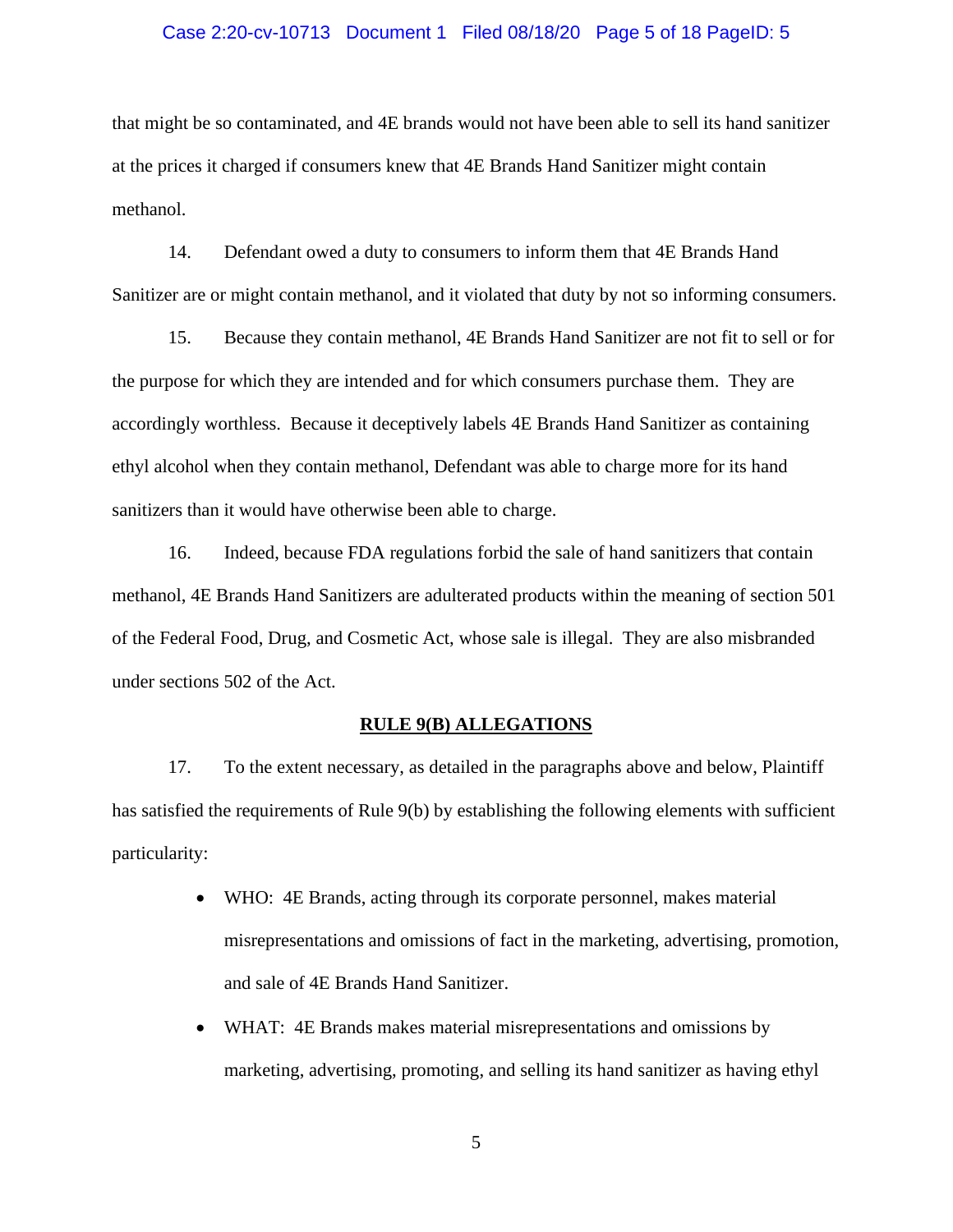#### Case 2:20-cv-10713 Document 1 Filed 08/18/20 Page 6 of 18 PageID: 6

alcohol as the active ingredient. That representation is deceptive and misleading because 4E Brands Hand Sanitizers actually contain methanol, a toxic and dangerous form of alcohol. 4E Brands failed to inform consumers that 4E Brands Hand Sanitizers contain methanol. Reasonable consumers expect that hand sanitizer does not contain dangerous and toxic forms of alcohol, and 4E Brands knows that. Defendant fails to inform consumers that 4E Brands Hand Sanitizers contains methanol because 4E Brands intends for them to believe that its hand sanitizer only contains ethyl alcohol as the active ingredient and not methanol. Indeed, 4E Brands knows that its alcohol representations are false because it knew that they actually contain methanol.

- WHERE: On 4E Brands Hand Sanitizers labels.
- WHEN: 4E Brands made the material misrepresentations and omissions every time its hand sanitizer was sold.
- WHY: Knowing that consumers will not purchase hand sanitizer that contains methanol, 4E Brands intentionally failed to inform consumers that 4E Brands Hand Sanitizers contains methanol. Instead, it deceptively stated that the only active ingredient is ethyl alcohol.
- HOW: Defendant makes material misrepresentations and fails to disclose material facts concerning its 4E Brands Hand Sanitizers by failing to inform consumers that they contain methanol.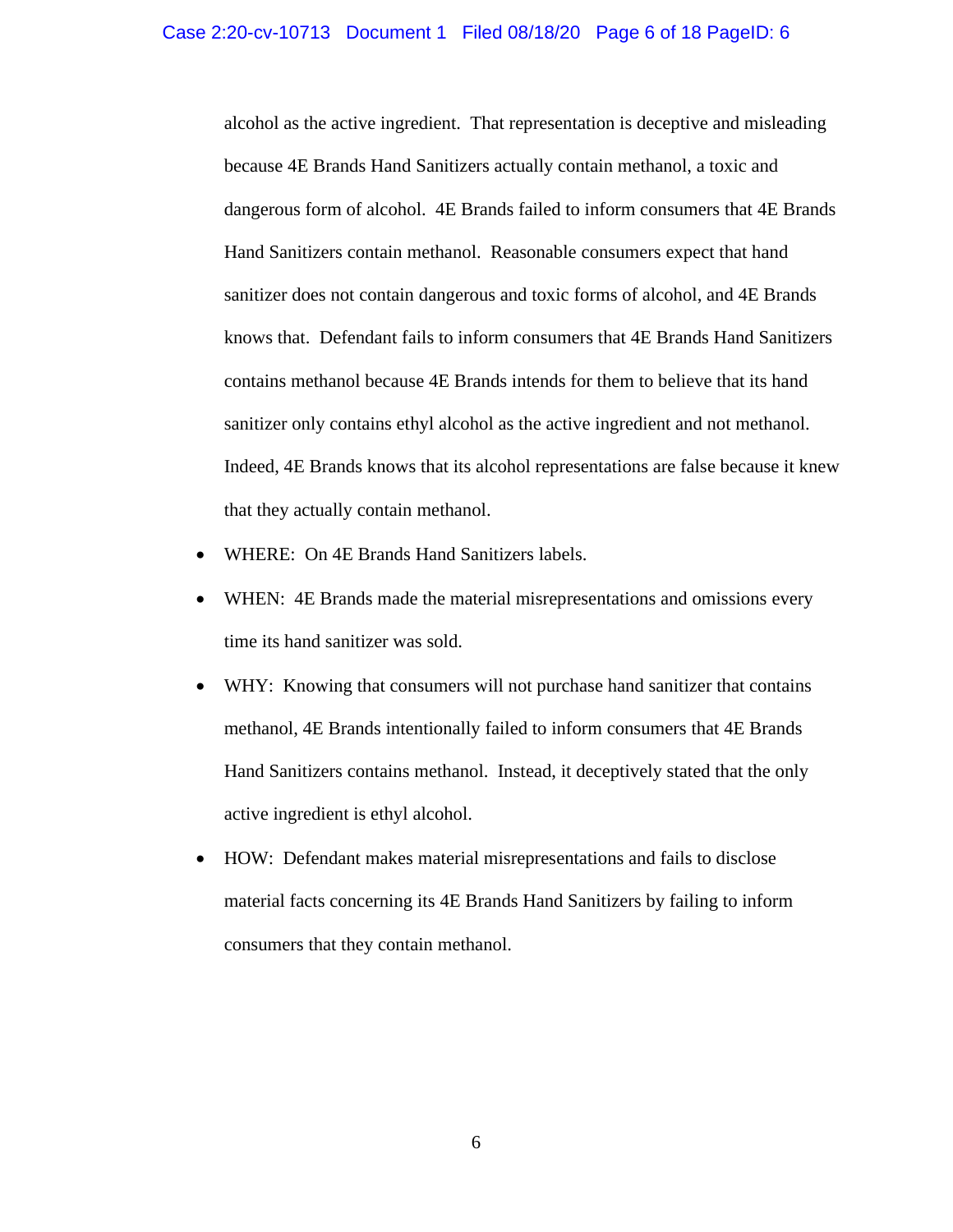#### **CLASS ACTION ALLEGATIONS**

18. Plaintiff brings this action individually and, pursuant to Rule 23 of the Federal Rules of Civil Procedure, on behalf of a class of all consumers who purchased 4E Brands Hand Sanitizers from August 18, 2014 to the present (the "Nationwide Class").

19. Plaintiff further brings this action individually and, pursuant to Rule 23 of the Federal Rules of Civil Procedure, on behalf of a sub-class of all New Jersey consumers who purchased 4E Brands Hand Sanitizers from August 18, 2014 to the present (the "Sub-Class", collectively, the "Classes").

20. Plaintiff further brings this action individually and, pursuant to Rule 23 of the Federal Rules of Civil Procedure, on behalf of a sub-class of all consumers who purchased 4E Brands Hand Sanitizers from August 18, 2014 to the present and who reside in a states with materially similar consumer protection laws (the "Multi-State Class", collectively, the "Classes").

21. Excluded from the Classes are Defendant; any parent, subsidiary, or affiliate of Defendant; any entity in which Defendant has or had a controlling interest, or which Defendant otherwise control or controlled; and any officer, director, employee, legal representative, predecessor, successor, or assignee of Defendant.

22. This action is brought as a class action for the following reasons:

a. The Classes consist of thousands of persons and is therefore so numerous that joinder of all members, whether otherwise required or permitted, is impracticable;

b. There are questions of law or fact common to the Classes that predominate over any questions affecting only individual members, including: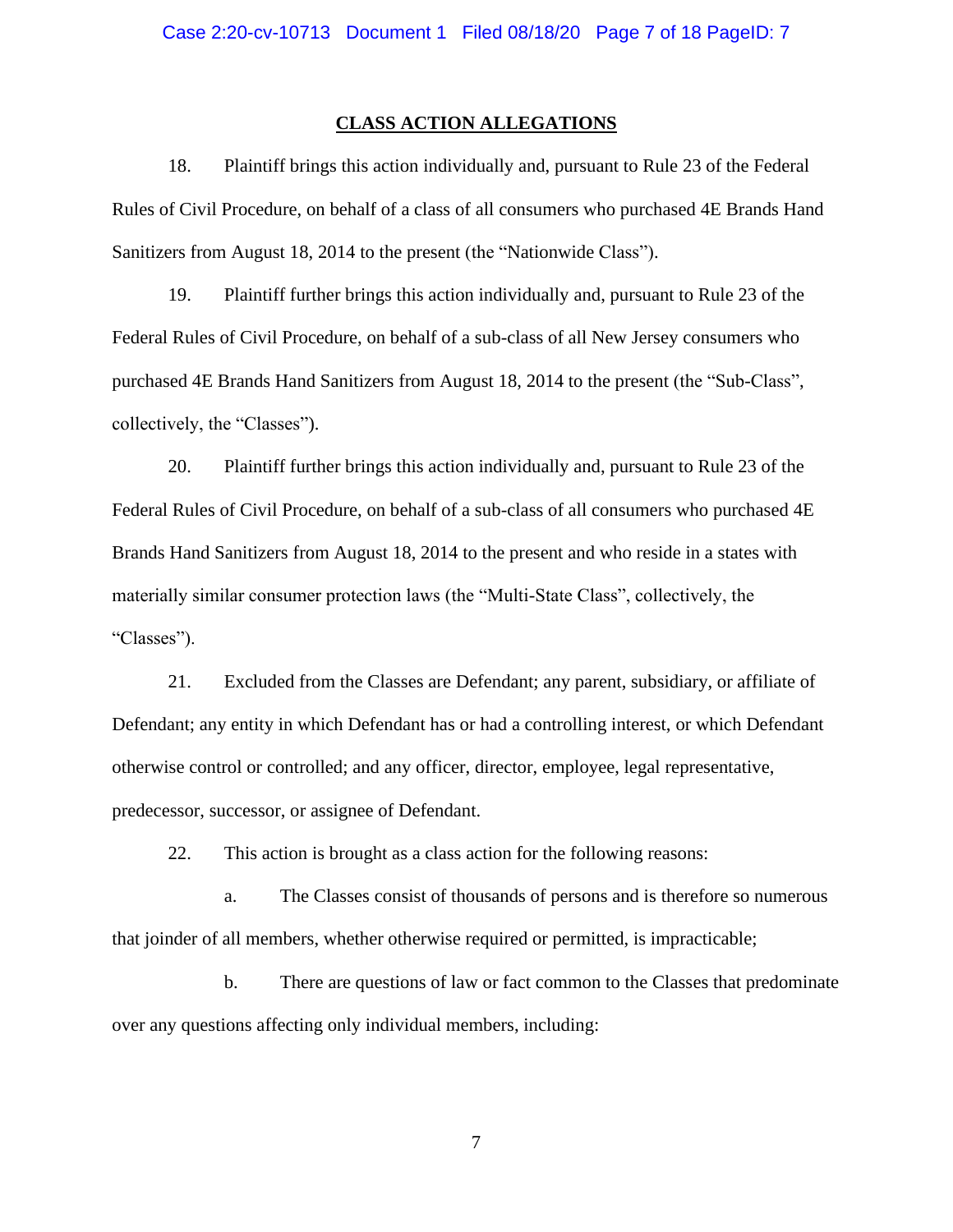#### Case 2:20-cv-10713 Document 1 Filed 08/18/20 Page 8 of 18 PageID: 8

i. whether Defendant breached its express and/or implied warranties with consumers by selling hand sanitizer with an active ingredient other than ethyl alcohol, namely methanol;

ii. whether Defendant violated state consumer protection laws;

iii. whether Plaintiff and the Classes have sustained damages and, if so, the proper measure thereof; and

iv. whether Defendant should be enjoined from continuing to sell hand sanitizers absent sufficient controls and procedures to ensure that they do not contain methanol;

c. The claims asserted by Plaintiff are typical of the claims of the members of the Class;

d. Plaintiff will fairly and adequately protect the interests of the Classes, and Plaintiff has retained attorneys experienced in class and complex litigation, including class litigation involving consumer protection and deceptive labelling;

e. Prosecuting separate actions by individual class members would create a risk of inconsistent or varying adjudications with respect to individual class members that would establish incompatible standards of conduct for Defendant;

f. Defendant has acted on grounds that apply generally to the Classes, namely representing that its variable rates are based on market conditions when its rates are in fact always substantially higher, so that final injunctive relief prohibiting Defendant from continuing its deceptive practices is appropriate with respect to the Classes as a whole;

g. A class action is superior to other available methods for the fair and efficient adjudication of the controversy, for at least the following reasons: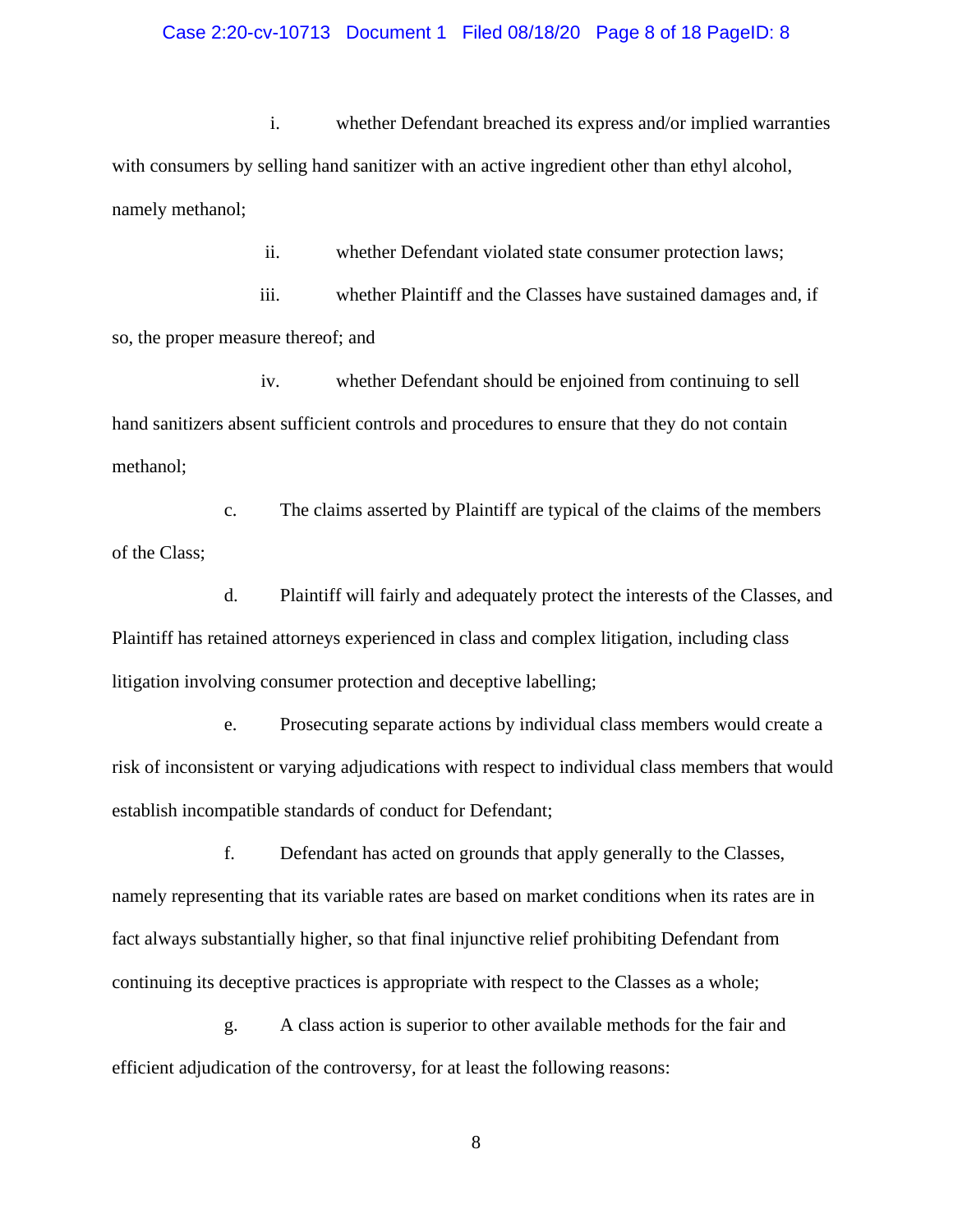#### Case 2:20-cv-10713 Document 1 Filed 08/18/20 Page 9 of 18 PageID: 9

i. Absent a class action, Class members as a practical matter will be unable to obtain redress, Defendant's violations of its legal obligations will continue without remedy, additional consumers and purchasers will be harmed, and Defendant will continue to retain its ill-gotten gains;

ii. It would be a substantial hardship for most individual members of the Classes if they were forced to prosecute individual actions;

iii. When the liability of Defendant has been adjudicated, the Court will be able to determine the claims of all members of the Classes;

iv. A class action will permit an orderly and expeditious administration of Classes' claims, foster economies of time, effort, and expense, and ensure uniformity of decisions;

v. The lawsuit presents no difficulties that would impede its

management by the Court as a class action; and

vi. Defendant has acted on grounds generally applicable to Class and

Sub-Class members, making class-wide monetary and injunctive relief appropriate.

### **COUNT I (Violation of N.J.S.A. 56: 8-1** *et seq***. on Behalf of the New Jersey Subclass)**

23. On behalf of the New Jersey Subclass, Plaintiff repeats and re-alleges the allegations contained in the preceding paragraphs as if fully set forth herein.

24. The Consumer Fraud Act prohibits, *inter alia*:

The act, use or employment by any person of any unconscionable commercial practice, deception, fraud, false pretense, false promise, misrepresentation, or the knowing concealment, suppression, or omission of any material fact with intent that others rely upon such concealment, suppression, or omission, in connection with the sale or advertisement of any merchandise . . .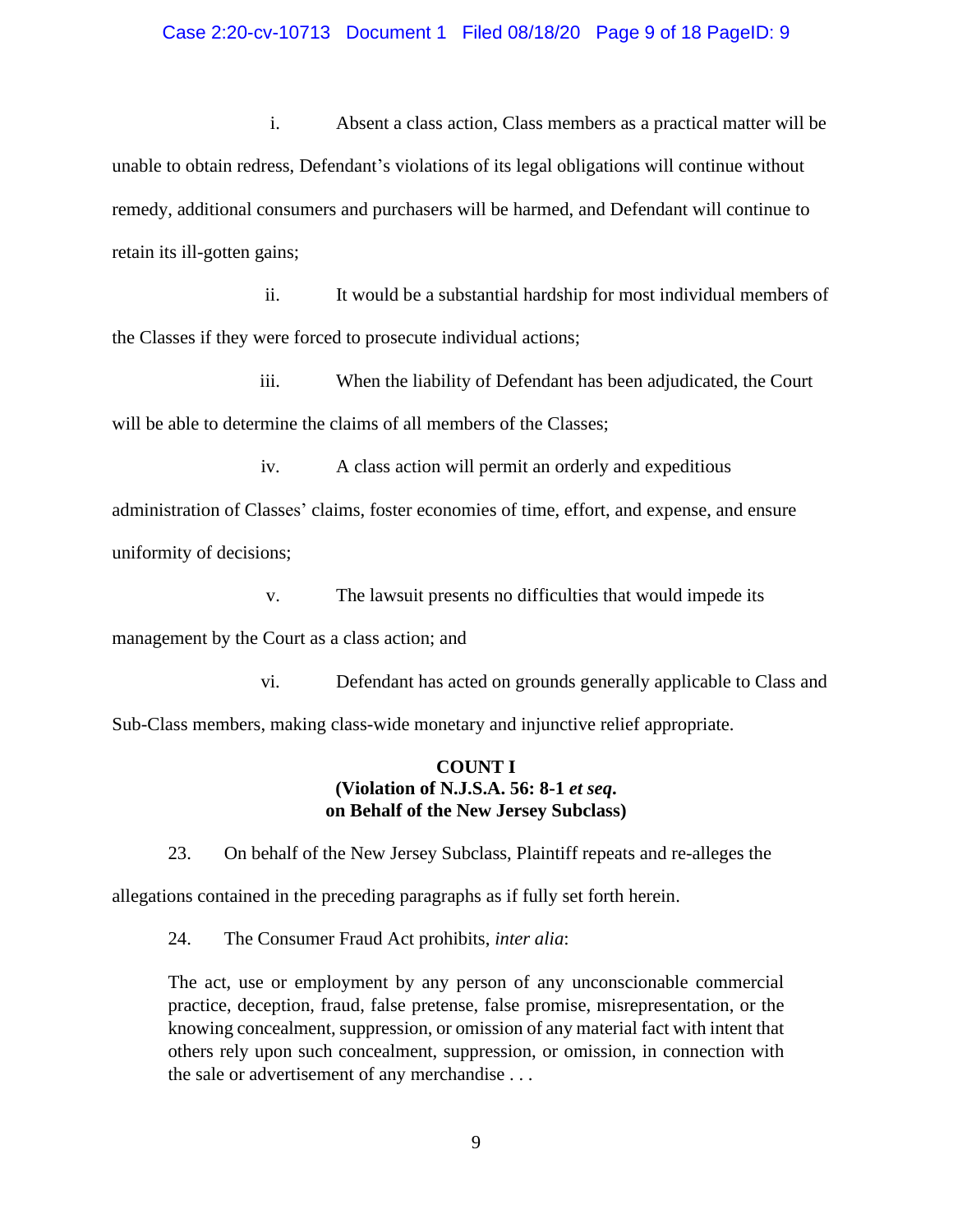N.J.S.A. § 56:8-2.

25. Defendant's misrepresentations and false, deceptive, and misleading statements and omissions with respect to the inclusion of methanol in 4E Brand Hand Sanitizers, as described above, constitute affirmative misrepresentations and omissions in connection with the marketing, advertising, promotion, and sale of electricity in violation of the Consumer Fraud Act.

26. Defendant's false, deceptive, and misleading statements and omissions would have been material to any potential consumer's decision to purchase 4E Brand Hand Sanitizers.

27. Defendant failed to inform customers that 4E Brand Hand Sanitizers contain methanol. That information would have been material to any consumer deciding whether to purchase 4E Brand Hand Sanitizers.

28. Defendant made these false, deceptive, and misleading statements and omissions with the intent that consumers rely upon such statements.

29. Plaintiff and the other members of the Class suffered ascertainable loss as a direct and proximate result of Defendant's actions in violation of the Consumer Fraud Act.

30. As a consequence of Defendant's wrongful actions, Plaintiff and the other members of the Class suffered an ascertainable monetary loss based on the price they paid for 4E Brand Hand Sanitizers, and/or the difference in the price they paid versus the price they would have been charged had Defendant disclosed that 4E Brand Hand Sanitizers contain or may contain methanol.

31. Plaintiff and other members of the Class suffered an ascertainable loss caused by Defendant's misrepresentations and omissions because they would not have purchased 4E Brand Hand Sanitizers if the true facts concerning methanol had been known.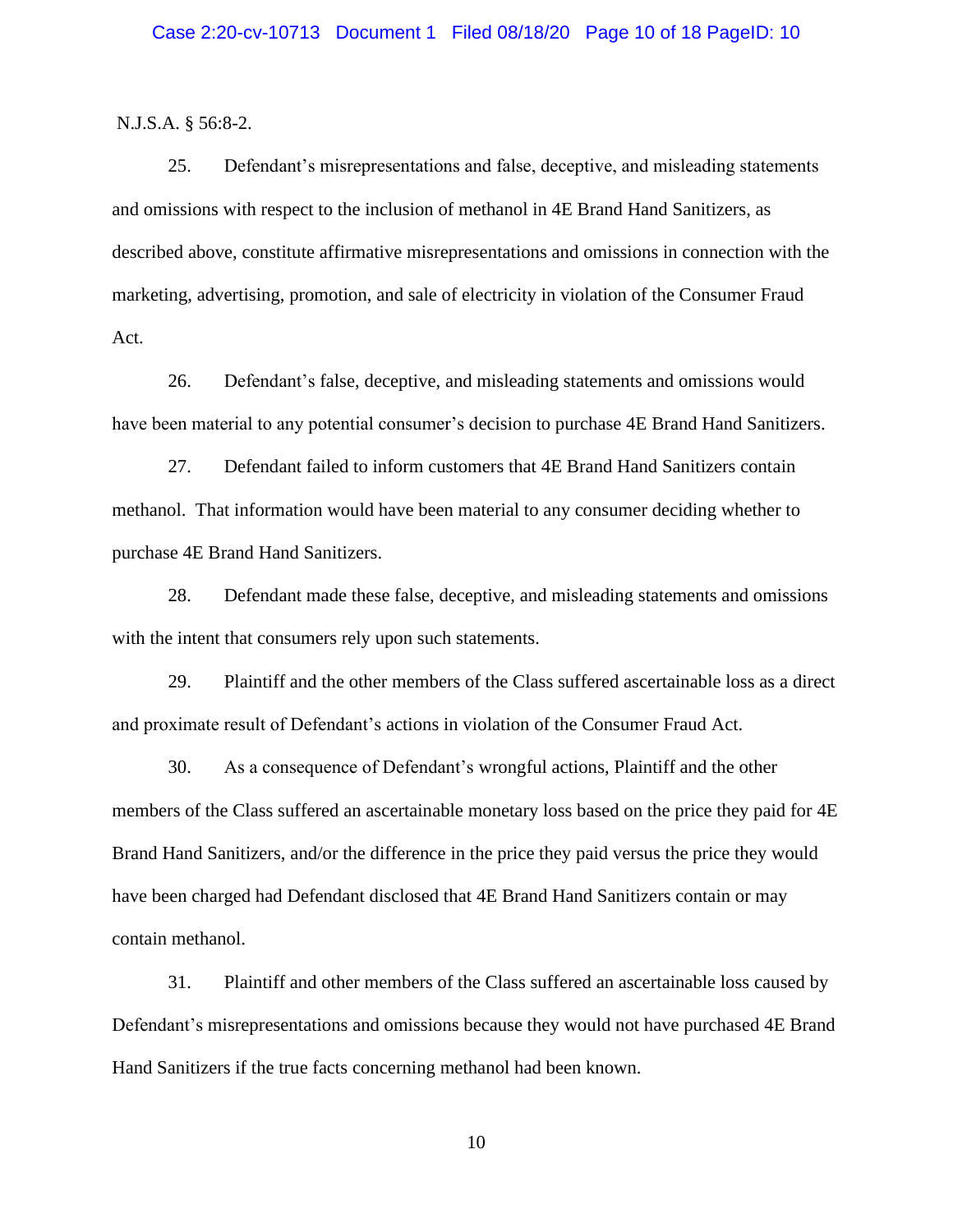#### Case 2:20-cv-10713 Document 1 Filed 08/18/20 Page 11 of 18 PageID: 11

32. By reason of the foregoing, Defendant is liable to Plaintiff and the other members of the Class for trebled compensatory damages; punitive damages; attorneys' fees, and the costs of this suit. N.J.S.A. §§ 56:8-2.11, 8-2.12, 8-19.

33. Defendant knows full well that selling hand sanitizer with methanol is unconscionable, and the misrepresentations it makes with regard to 4E Brand Hand Sanitizers were made for the sole purpose of inducing consumers to purchase Blumen hand sanitizers irrespective of any health consequences. Defendant's conduct was intentional, wanton, willful, malicious, and in blatant disregard of, or grossly negligent and reckless with respect to, the life, health, safety, and well-being of Plaintiff and the other members of the Class. Defendant is therefore additionally liable for punitive damages, in an amount to be determined at trial.

# **COUNT II (Violation of Materially Identical State Consumer Protection Statutes, on Behalf of the Multi-State Class)**

34. Plaintiff incorporates by reference and reallege herein all paragraphs alleged above.

35. 4E Brands is engaged in "trade" and "commerce" as it distributes Blumen hand sanitizers via the internet and retail stores for sale to consumers within this and each of the states listed below.

36. 4E Brands' representations and omissions regarding the inclusion of methanol in Blumen hand sanitizers were material to a reasonable consumer and likely to affect consumer decisions and conduct.

37. 4E Brands has used and employed unfair methods of competition and unfair or deceptive acts or practices in the conduct of trade or commerce.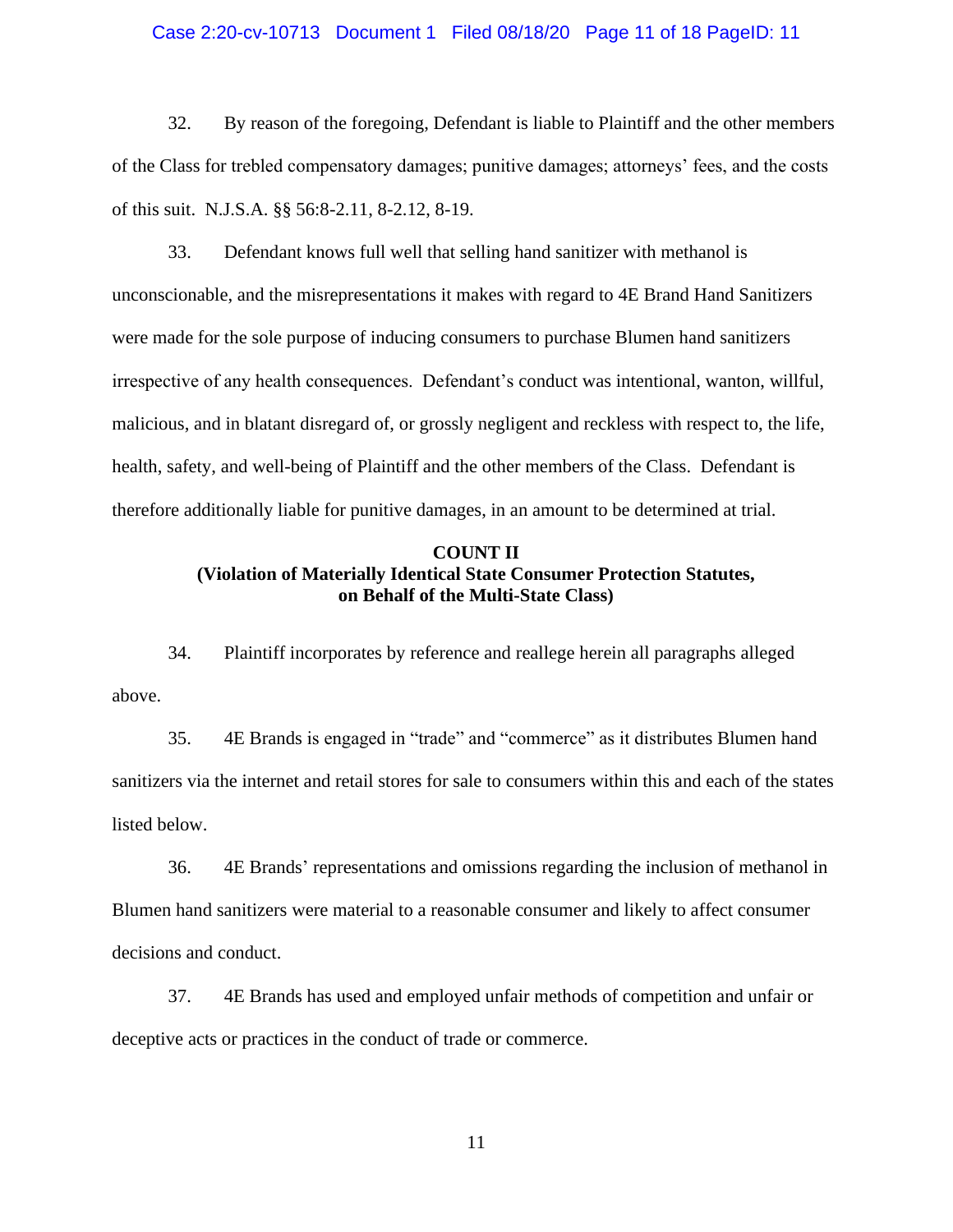#### Case 2:20-cv-10713 Document 1 Filed 08/18/20 Page 12 of 18 PageID: 12

38. 4E Brands' acts and practices are immoral, unethical, oppressive and unscrupulous.

39. 4E Brands' conduct is substantially injurious to consumers. Such conduct has, and continues to cause, substantial injury to consumers because consumers would not have purchased Defendant's hand sanitizers knowing they contained methanol. Consumers have thus overpaid for 4E Brand Hand Sanitizers and such injury is not outweighed by any countervailing benefits to consumers or competition.

40. No benefit to consumers or competition results from 4E Brands' conduct. Since reasonable consumers are deceived by 4E Brands' representations and omissions regarding methanol and they were injured as a result, consumers could not have reasonably avoided such injury.

41. The foregoing unfair and deceptive practices directly, foreseeably and proximately caused Plaintiff and the Multi-State Class to suffer an ascertainable loss when they paid a premium for 4E Brands Hand Sanitizers.

42. The practices discussed above all constitute unfair competition or unfair, unconscionable, deceptive, or unlawful acts or business practices in violation of at least the following state consumer protection statutes: $<sup>1</sup>$ </sup>

(a) **California Consumer Legal Remedies Act,** Cal. Civ. Code § 1750, *et seq*.,

(b) **California Unfair Competition Law,** Cal. Bus. & Prof. Code § 17200, *et seq*.;

(c) **Florida Deceptive and Unfair Trade Practices Act,** Fla. Stat. § 501.201, *et* 

*seq.*;

 $<sup>1</sup>$  There is no material conflict between these state statutes because these state statutes (1) do not</sup> require reliance by unnamed class members; (2) do not require scienter; and (3) allow class actions.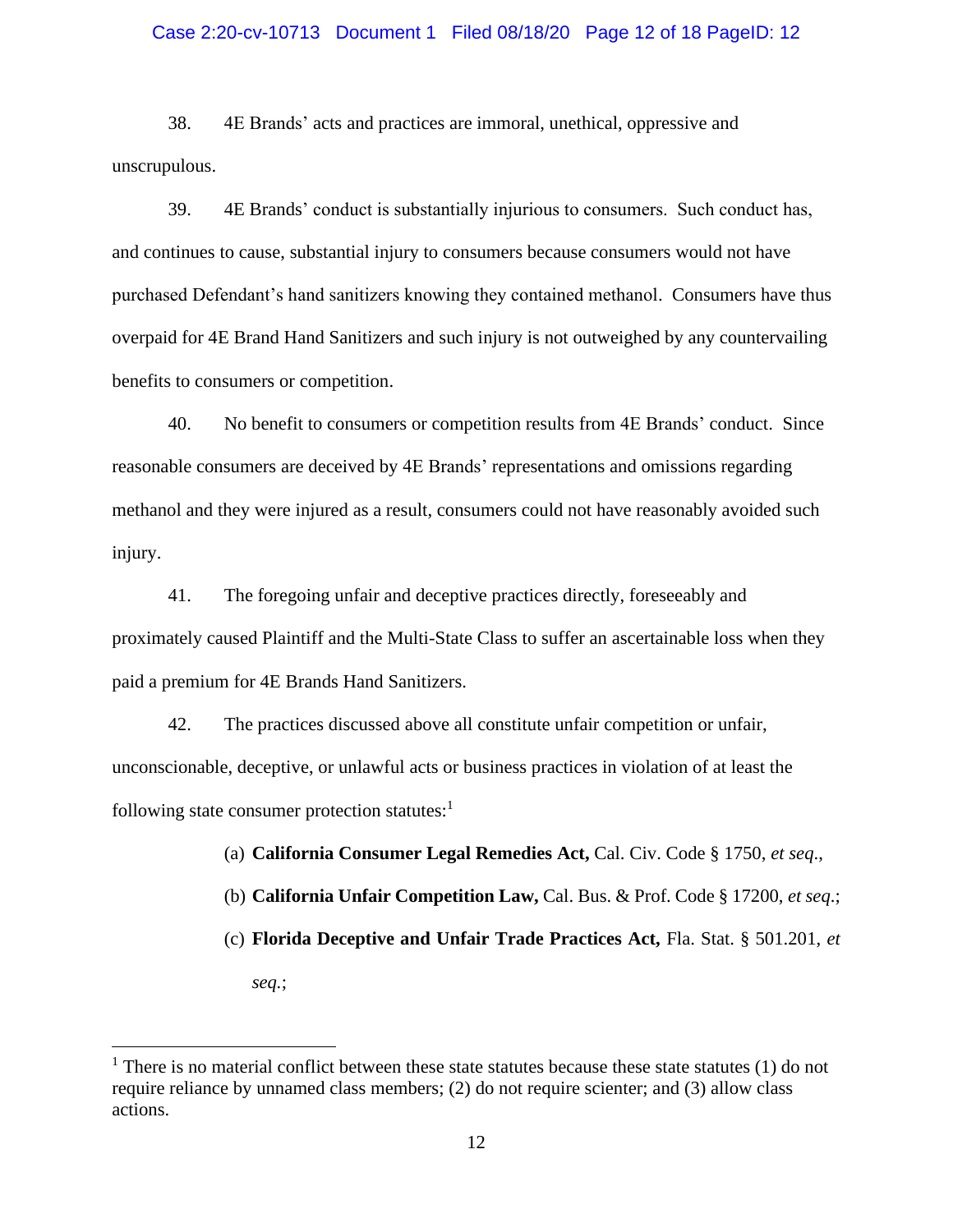- (d) **Illinois Consumer Fraud and Deceptive Business Practices Act**, 815 Ill. Comp. Stat. § 505/1, *et seq.*;
- (e) **Massachusetts Regulation of Business Practices for Consumers' Protection Act**, Mass. Gen. Laws Ann. ch. 93A, § 1 *et seq.*;
- (f) **Michigan Consumer Protection Act,** Mich. Comp. Laws § 445.901 *et seq.*;
- (g) **New Jersey Consumer Fraud Act**, N.J. Stat. Ann. § 56:8-1, *et seq*.;
- (h) **North Carolina Unfair and Deceptive Trade Practices Act,** N.C. Gen. Stat.  $§ 75-1.1(a).$
- (i) **Ohio's Consumers Sales Practice Act,** Ohio Revised Code § 1345, *et seq*.
- (j) **Washington Consumer Protection Act**, Wash. Rev. Code § 19.86.010, *et seq.*;

43. The foregoing unfair and deceptive practices directly, foreseeably and proximately caused Plaintiff and the Multi-State Class to suffer an ascertainable loss when they paid a premium for 4E Brand Hand Sanitizers.

44. Plaintiff and the Multi-State Class are entitled to recover damages and other appropriate relief, as alleged below.

# **COUNT III (Breach of Express Warranty, on Behalf of the Nationwide Class)**

45. Plaintiff incorporates by reference and realleges herein all paragraphs alleged above.

46. Defendant's representation that the active ingredient in 4E Brands Hand Sanitizers is ethyl alcohol constitutes an affirmation of fact. Defendant's representation that 4E Brands Hand Sanitizers are in fact hand sanitizers are also affirmations of fact.

47. However, 4E Brands Hand Sanitizers are not in fact hand sanitizers because they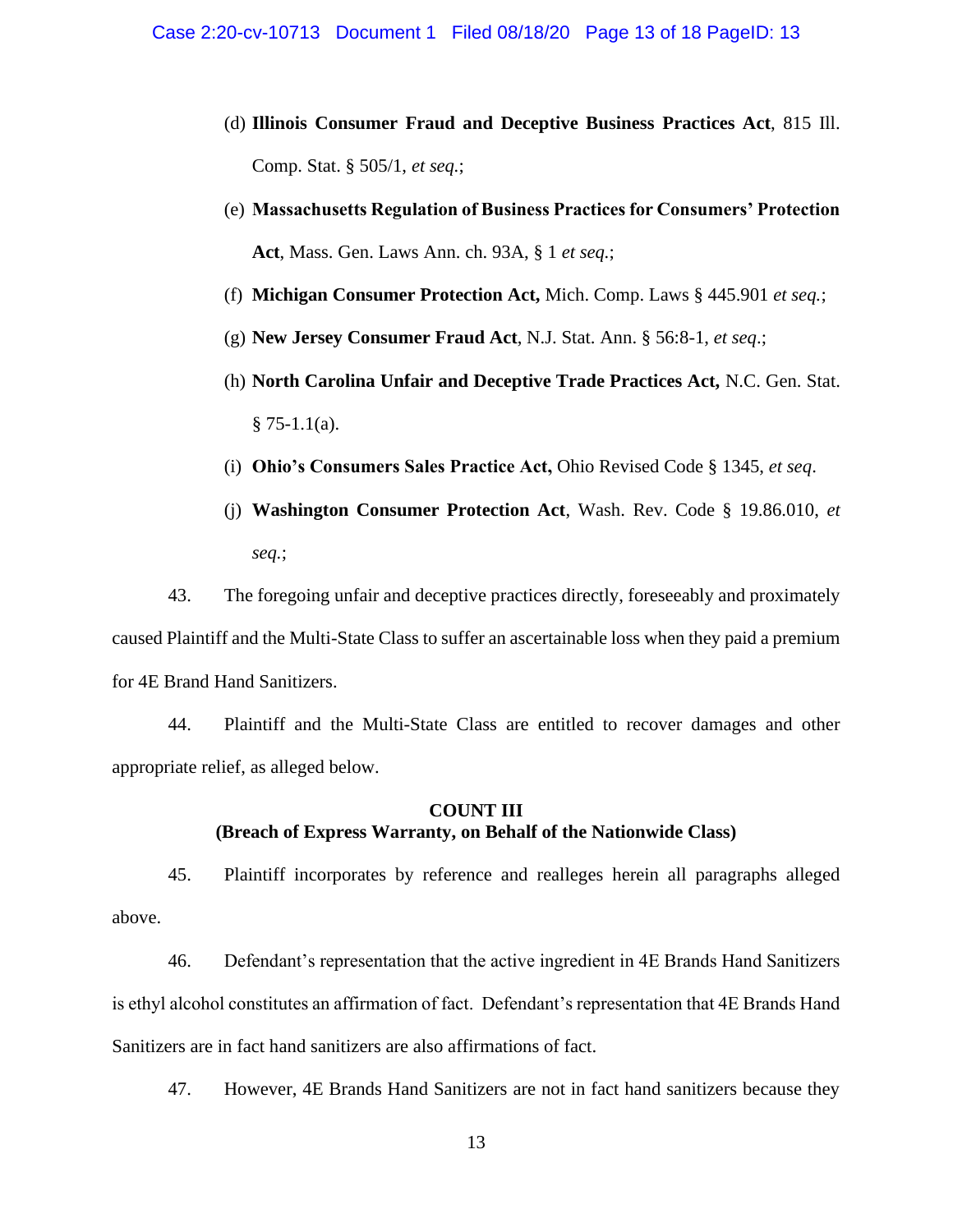#### Case 2:20-cv-10713 Document 1 Filed 08/18/20 Page 14 of 18 PageID: 14

are misbranded and adulterated.

48. The affirmative statement that the active ingredient in 4E Brands Hand Sanitizers is only ethyl alcohol is false because they also contain methanol. The inclusion of methanol is material because its presence renders precludes the use of 4E Brands Hand Sanitizers as hand sanitizers and because its presence is dangerous.

49. Defendant's representations regarding the alcohol in 4E Brands Hand Sanitizers relates to the goods and became part of the basis of the bargain between Defendant and purchasers of 4E Brand Hand Sanitizers.

50. Plaintiff and members of the Classes purchased 4E Brands Hand Sanitizers, believing that they conformed to the express warranties.

51. As set forth in the paragraphs above, Defendant's statements concerning 4E Brands Hand Sanitizers are false.

52. All conditions precedent to Defendant's liability under the above-referenced contract have been performed by Plaintiff and the other members of the Classes.

53. As a result of Defendant's breaches of express warranty, Plaintiff and the other members of the Classes were damaged in the amount of the purchase price they paid for 4E Brands Hand Sanitizers, or in the amount they paid based upon the misrepresentations, in amounts to be proven at trial.

54. Defendant was on notice that 4E Brands Hand Sanitizers contained methanol, that its presence breached Defendant's express warranty, and that consumers like Plaintiff were injured as a result.

55. As a proximate result of the breach of warranties by Defendant, Plaintiff and the other members of the Classes did not receive goods as warranted. Among other things, Plaintiff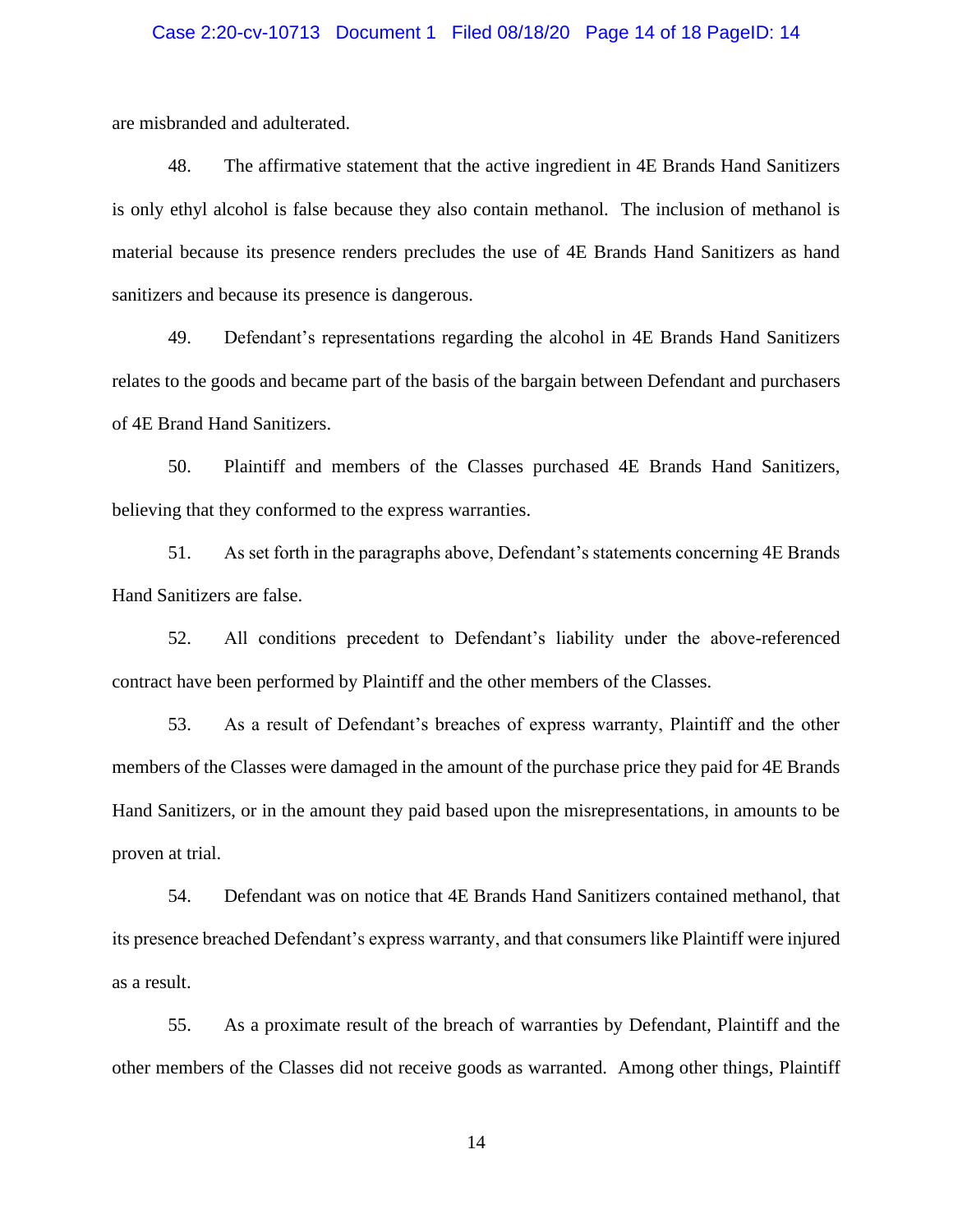#### Case 2:20-cv-10713 Document 1 Filed 08/18/20 Page 15 of 18 PageID: 15

and members of the Classes did not receive the benefit of the bargain and have suffered other injuries as detailed above. Moreover, had Plaintiff and the members of the Classes known the true facts, they would not have purchased 4E Brands Hand Sanitizers.

56. Wherefore Plaintiff, on behalf of the Classes, pray for relief as set forth herein.

#### **COUNT IV**

# **(Breach of Implied Warranty of Merchantability And Fitness For a Particular Purpose, on Behalf of the Nationwide Class)**

57. Plaintiff incorporates by reference and realleges herein all paragraphs alleged above.

58. At the time 4E Brands Hand Sanitizers were sold, Defendant knew that the purpose for which consumers purchased its hand sanitizers was to safely and effectively sanitize their hands.

59. 4E Brands knew that consumers are counting on the accuracy of the labels on 4E Brands Hand Sanitizers to convey what type of alcohol they contain, and that 4E Brands was supplying consumers with hand sanitizer that was suitable for hand sanitizing.

60. Plaintiff and members of the Nationwide Class relied on 4E Brands to not include methanol in 4E Brands Hand Sanitizers; had they known, or even suspected, that Defendant did in fact include methanol in 4E Brands Hand Sanitizers, they would not have purchased 4E Brands Hand Sanitizers.

61. Plaintiff and members of the Nationwide Class were injured because 4E Brands Hand Sanitizers are not fit for the particular purpose for which they were purchased 4E Brands Hand Sanitizers, namely safely sanitizing hands.

62. As a proximate result of the breach of implied warranties by Defendant, Plaintiff and the other members of the Classes did not receive merchantable goods that were fit for their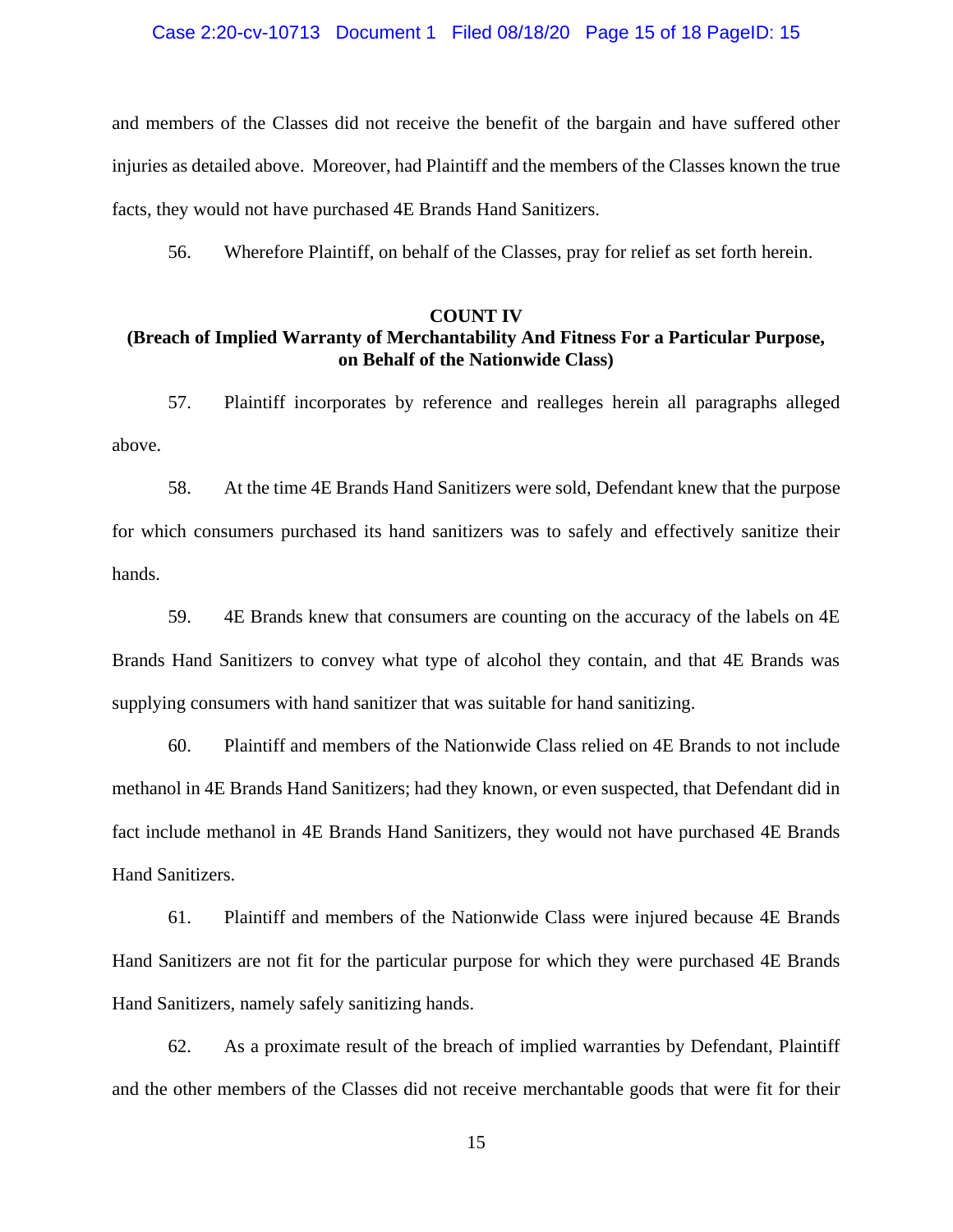intended purpose. Among other things, Plaintiff and members of the Classes did not receive the benefit of the bargain and have suffered other injuries as detailed above. Moreover, had Plaintiff and the members of the Classes known the true facts, they would not have purchased 4E Brands Hand Sanitizers.

# **Count V (Unjust Enrichment, On Behalf of the Nationwide Class)**

63. Plaintiff repeats and re-alleges the allegations contained in the preceding paragraphs above as if fully set forth herein.

64. This cause of action is pled in the alternative to Plaintiff's other claims.

65. Plaintiff and Nationwide Class members conferred a tangible economic benefit upon Defendant by purchasing 4E Brands Hand Sanitizer. Plaintiff and the Nationwide Class members would not have purchased 4E Brands Hand Sanitizer had they known that they contain methanol.

66. By engaging in the conduct described above, Defendant has unjustly enriched itself and received a benefit beyond what was contemplated by the parties, at the expense of Plaintiff and the Nationwide Class.

67. It would be unjust and inequitable for Defendant to retain the excessive payments Plaintiff and the Sub-Class made for 4E Brands Hand Sanitizer.

68. By reason of the foregoing, Defendant is liable to Plaintiff and the other Sub-Class members for the damages that they have suffered as a result of Defendant's actions, the amount of which shall be determined at trial.

WHEREFORE, Plaintiff respectfully request that the Court should enter judgment against Defendant as follows:

1. Certifying this action as a class action, with classes as defined above;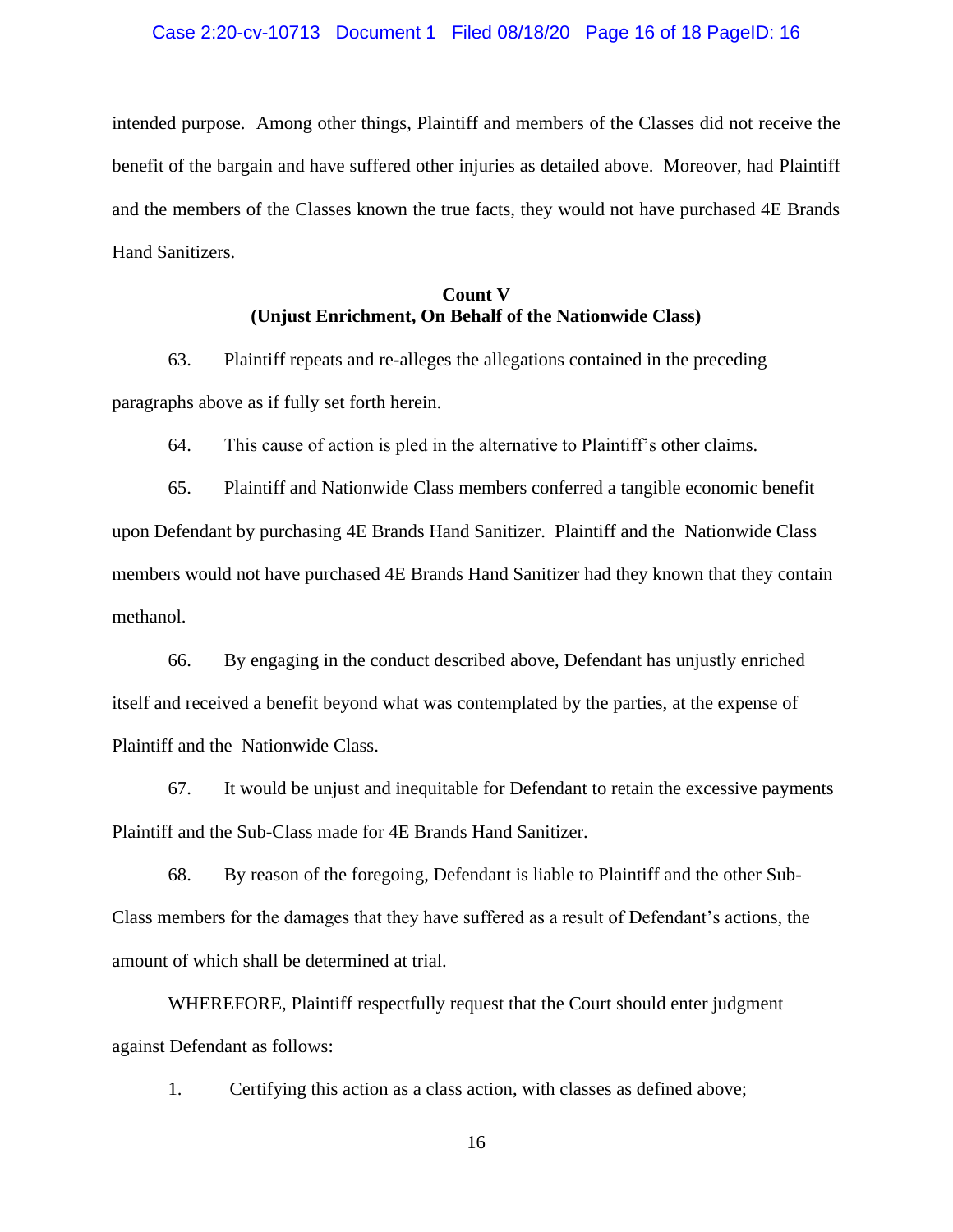#### Case 2:20-cv-10713 Document 1 Filed 08/18/20 Page 17 of 18 PageID: 17

2. On Plaintiff's First Cause of Action, awarding against Defendant damages that Plaintiff Harty and other Sub-Class members have suffered, trebled, and granting appropriate injunctive relief;

3. On Plaintiff's Second Cause of Action, awarding statutory and actual against Defendant damages that Plaintiff and other Class members have suffered as a result of Defendant's actions;

4. On Plaintiff's Third Cause of Action, awarding against Defendant damages that Plaintiff and other Sub-Class members have suffered as a result of Defendant's actions;

5. On Plaintiff's Fourth Cause of Action, awarding against Defendant damages that Plaintiff and other Sub-Class members have suffered as a result of Defendant's actions;

6. On Plaintiff's Fifth Cause of Action, awarding against Defendant damages that Plaintiff and other Sub-Class members have suffered as a result of Defendant's actions;

7. Awarding Plaintiff and the Classes punitive damages;

8. Awarding Plaintiff and the Classes interest, costs and attorneys' fees; and

9. Awarding Plaintiff and the Classes such other and further relief as this Court deems just and proper.

#### **DEMAND FOR TRIAL BY JURY**

Pursuant to Federal Rule of Civil Procedure Rule 38, Plaintiff hereby demands a trial by jury.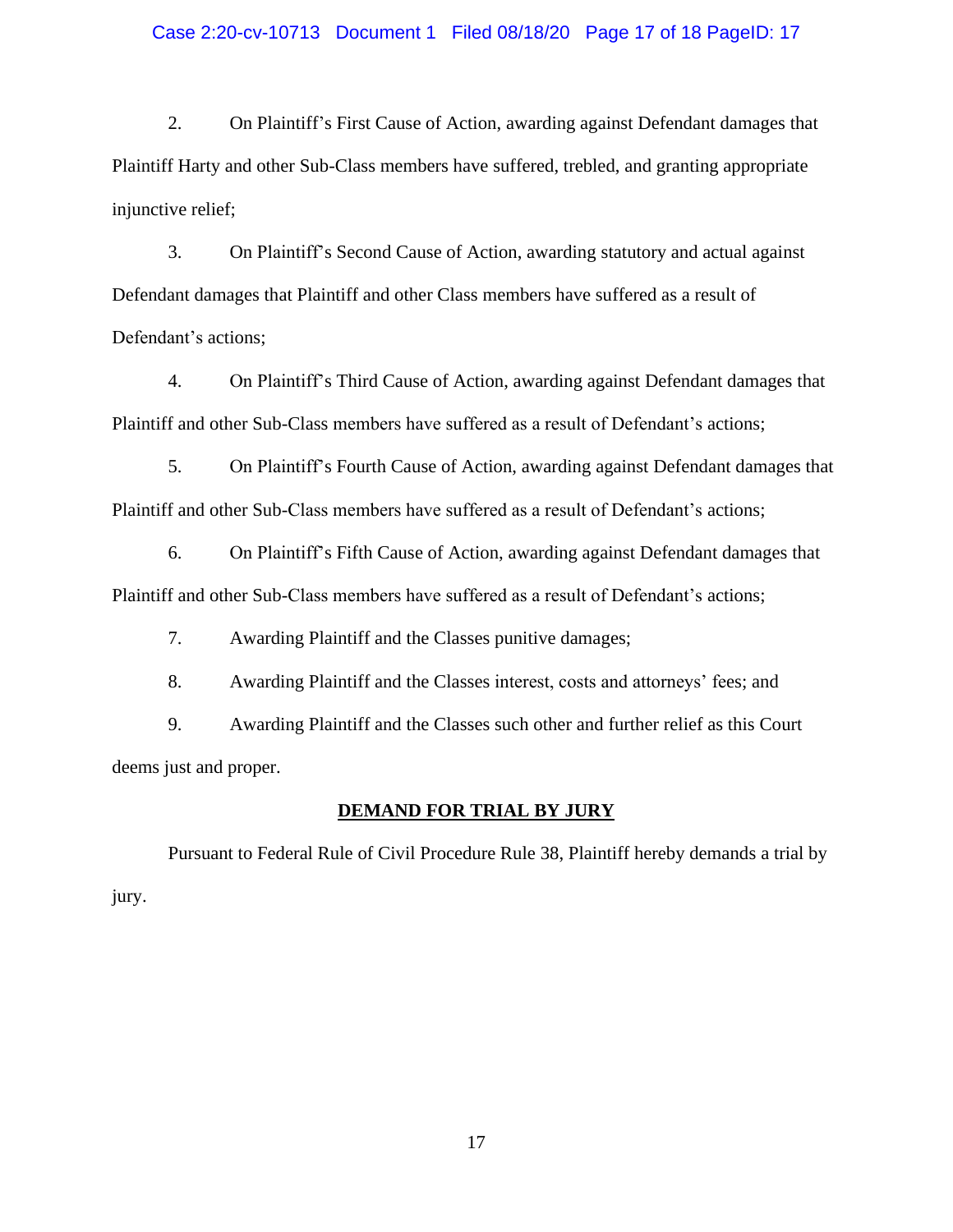Dated: August 18, 2020 Roseland, New Jersey

# **MAZIE, SLATER, KATZ & FREEMAN, LLC**

By:

Matthew R. Mendelsohn 103 Eisenhower Parkway Roseland, NJ 07922 Tel: (973) 228-9898 Fax: (973) 328-0303 mmendelsohn@mskf.net

Greg Blankinship (*Pro Hac Vice* forthcoming) **FINKELSTEIN, BLANKINSHIP, FREI-PEARSON & GARBER, LLP** 445 Hamilton Avenue, Suite 605 White Plains, New York 10601 Tel: (914) 298-3281 Fax: (914) 824-1561 gblankinship@fbfglaw.com

*Attorneys for Plaintiff and Putative Class*